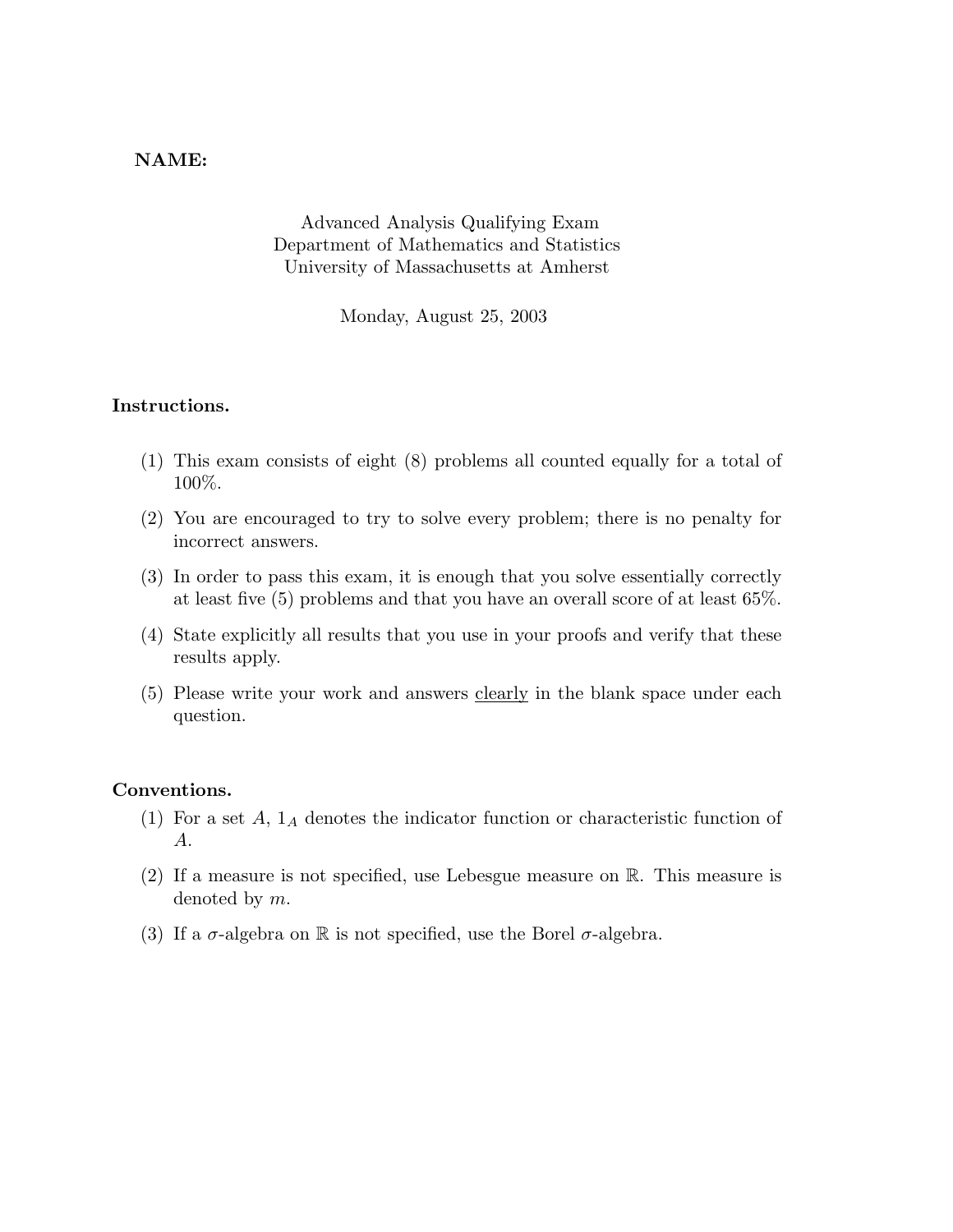1) Let H be a real Hilbert space with inner product  $\langle \cdot, \cdot \rangle$  and norm  $\|\cdot\|$ . Let u and v be linearly independent unit vectors in  $H$ . Define  $M$  to be the span of u and v.

(a) Determine a *unit* vector w such that  $\langle u, w \rangle = 0$  and the span of u and w equals  $M$  (make sure to verify the latter!).

(b) Let x be an element in  $\mathcal{H} \setminus \mathcal{M}$ . Determine explicitly, in terms of u and w,  $y_0 \in \mathcal{M}$  such that

$$
||x - y_0|| = \inf{||x - z|| : z \in \mathcal{M} }.
$$

(c) Prove that the  $y_0$  found in (b) is unique and re-express it in terms of u and  $\upsilon.$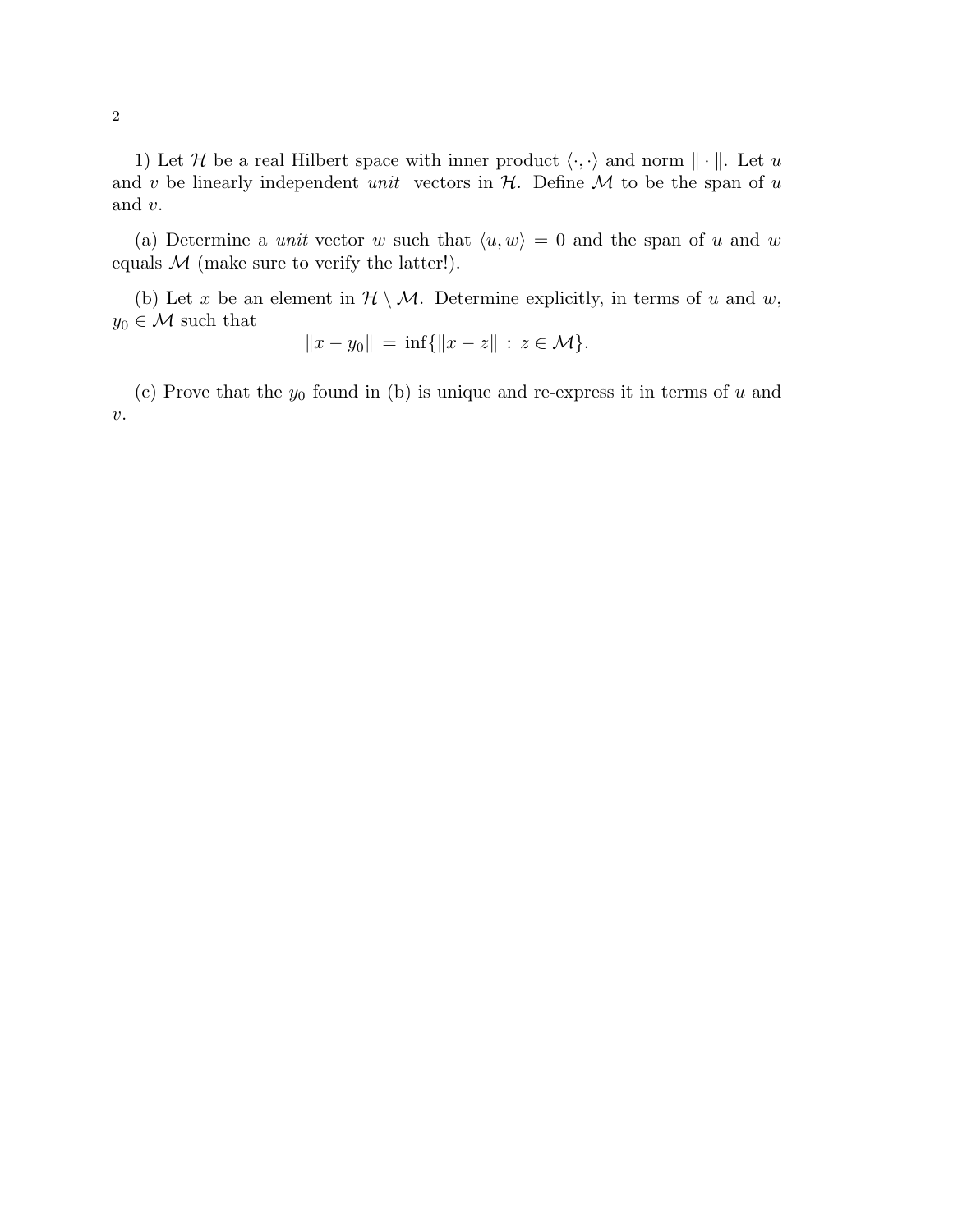$$
\lambda_f(t) := \mu(\{x \in X : f(x) > t\})
$$

- (a) Prove that  $\lambda_f(t) < \infty$  for all  $t > 0$ .
- (b) Show that  $\lambda_f$  is decreasing and right continuous..

(c) In light of (b), the distribution function  $\lambda_f$  defines a *negative* Borel measure  $\nu$  on  $(0,\infty)$  by

$$
\nu((a, b]) := \lambda_f(b) - \lambda_f(a) \quad \text{whenever} \quad 0 < a < b.
$$

Moreover,

$$
\int \phi d\lambda_f = \int \phi d\nu
$$

is the Lebesgue -Stieljes integral of functions  $\phi$  defined on  $(0, \infty)$ .

Consider  $\psi$  a nonnegative Borel measurable function on  $(0, \infty)$  function and f as above. Prove the following equality

$$
\int_X \psi \circ f \, d\mu = - \int_0^\infty \psi(t) \, d\lambda_f(t).
$$

Hint. Prove it first when  $\psi$  is the characteristic of a Borel set and then suitably approximate  $\psi$  by simple functions.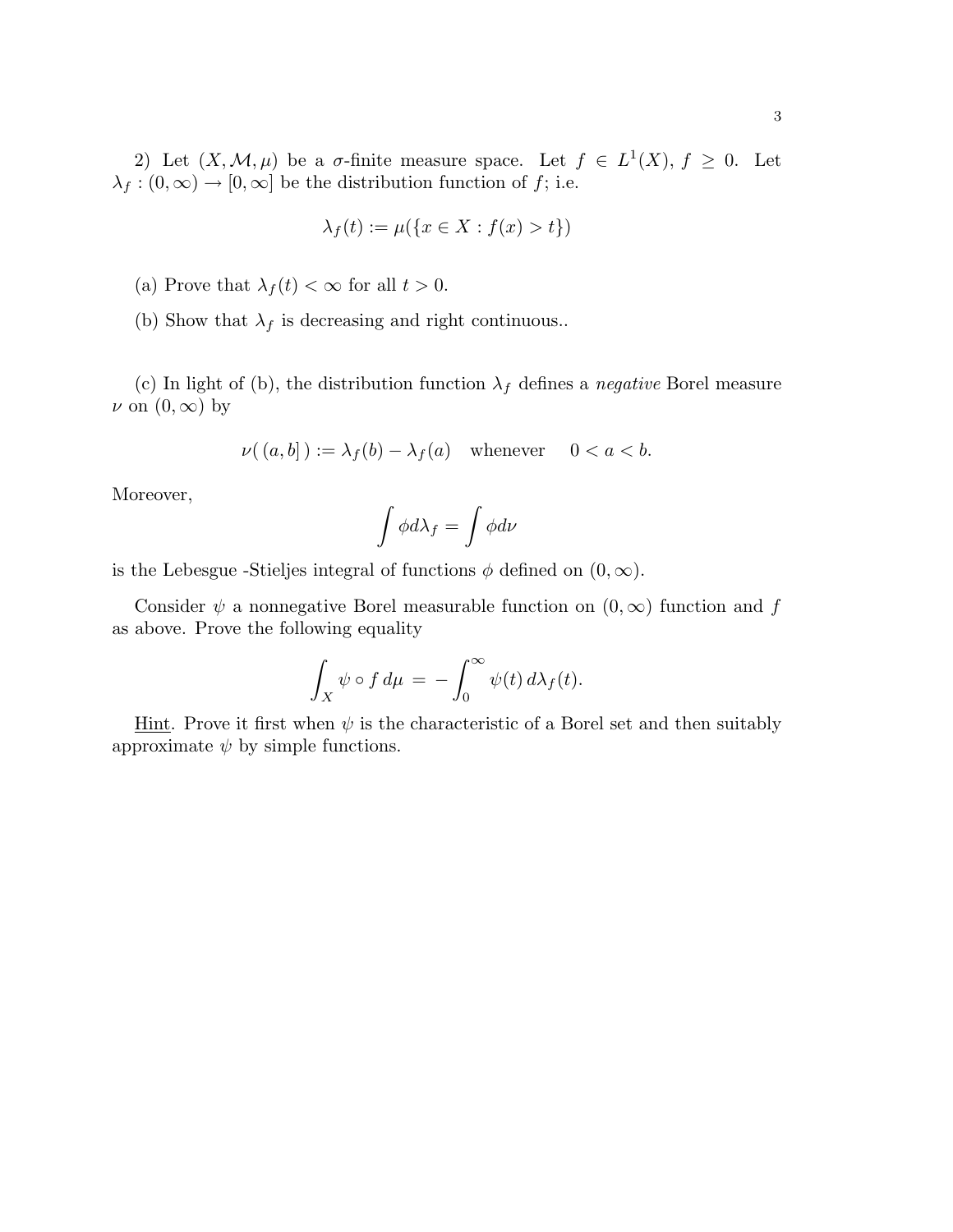3) Let  $\mathcal B$  be the Borel  $\sigma$ -algebra on  $\mathbb R$  and let  $\mathcal B_2=\mathcal B\otimes\mathcal B$  be the product  $\sigma$ -algebra on  $\mathbb{R}^2 = \mathbb{R} \times \mathbb{R}$ . Using the definition of product  $\sigma$ -algebras show that the open unit disc

$$
\mathcal{D} := \{(x, y) \in \mathbb{R}^2 \, : \, x^2 + y^2 < 1\}
$$

belongs to  $\mathcal{B}_2$ .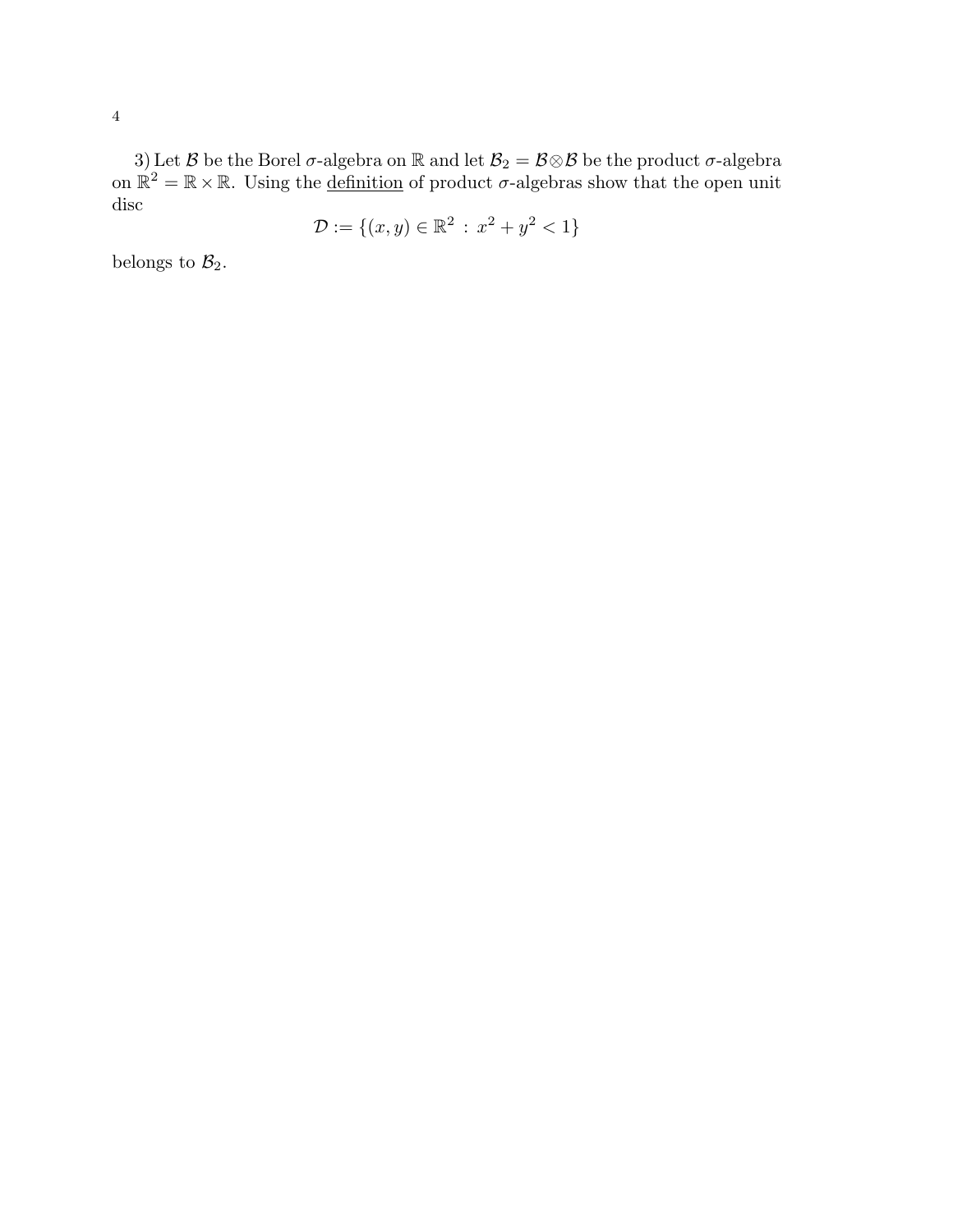4) Let  $f \in L^1(\mathbb{R}, m)$  and  $r > 0$ . Set

$$
A_r(f)(x) := \frac{1}{2r} \int_{x-r}^{x+r} f(y) \, dy.
$$

(a) Show that  $A_r(f)(x)$  is continuous in *both* x and r.

(b) Show that if in addition  $f$  is continuous, then

$$
\lim_{r \to 0} A_r(f)(x) = f(x).
$$

(c) Show that  $A_r$  is a contraction in  $L^1(\mathbb{R})$  in the sense that

$$
||A_r(f)||_{L^1(\mathbb{R})} \leq ||f||_{L^1(\mathbb{R})}.
$$

(d) Use (b) and (c) to show that if  $f \in L^1(\mathbb{R})$  then

$$
\lim_{r \to 0} \|A_r(f) - f\|_{L^1(\mathbb{R})} = 0.
$$

Hint. You may use without proof the fact that  $L^1(\mathbb{R})$  functions can be approximated in  $L^1(\mathbb{R})$  by continuous functions.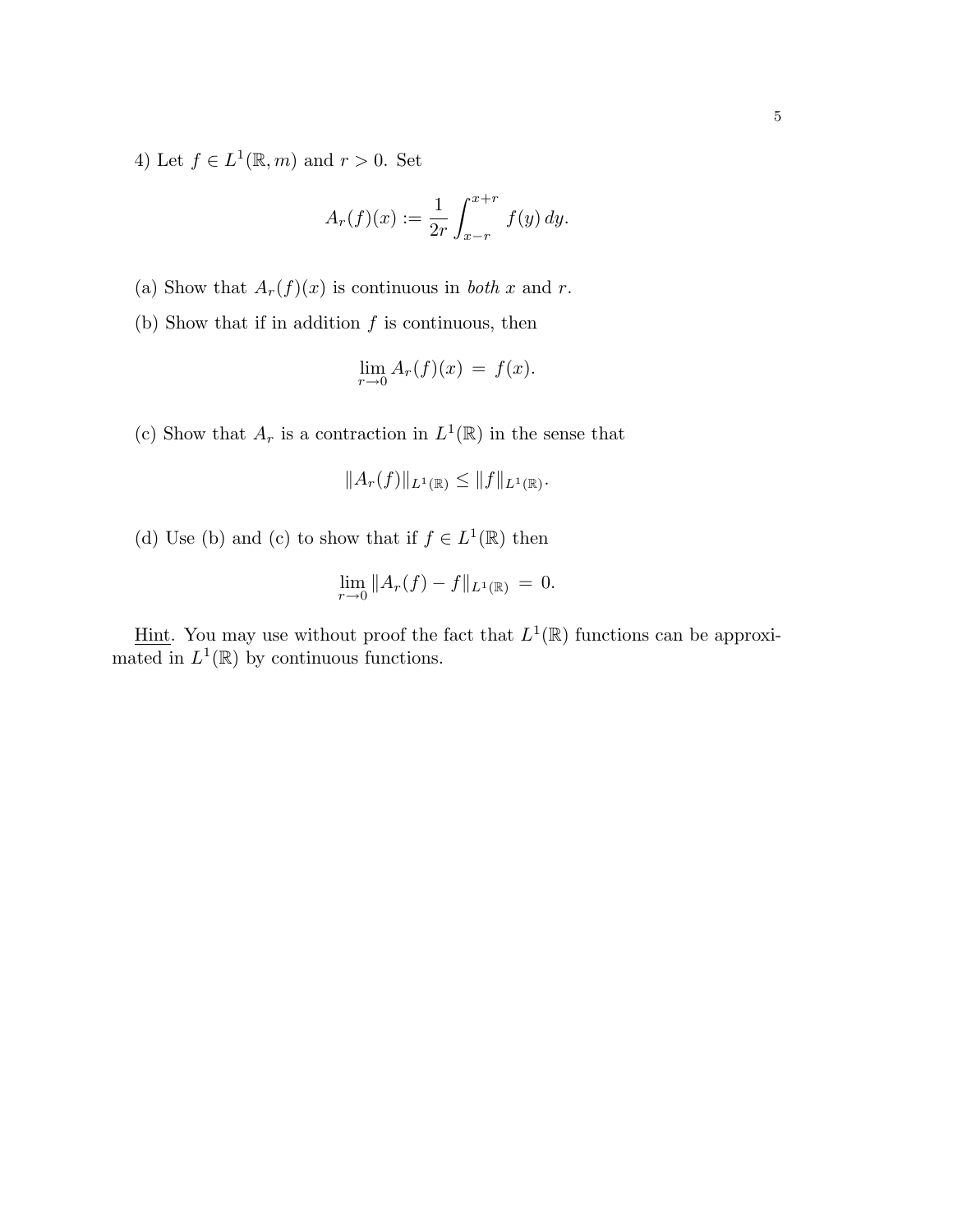5) Let  $\mu$  be a positive Borel measure on  $X$  and let  $f: X \to [0, \infty)$  be a measurable function such that

$$
\int_X f \, d\mu = M \,, \qquad 0 < M < \infty.
$$

Compute

$$
\lim_{n \to \infty} \int_X n \, \log \left[ 1 + \left( \frac{f(x)}{n} \right)^{\alpha} \right] \, d\mu
$$

for constant  $\alpha > 0$  in the following cases.

- (a)  $0 < \alpha < 1$
- (b)  $\alpha = 1$
- (c)  $1 < \alpha < \infty$

Hint. Use Fatou in (a).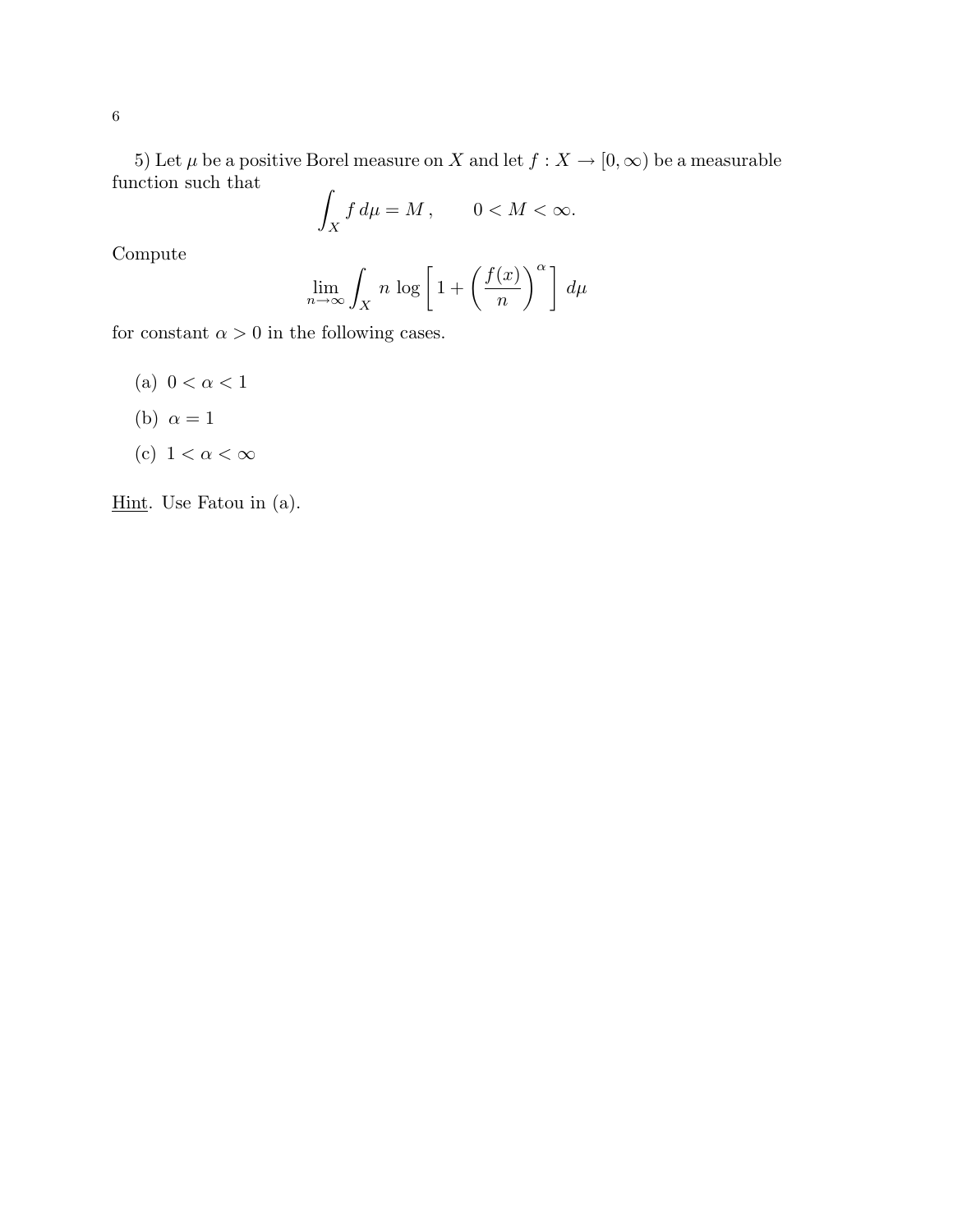6) Let  $f \in L^1(\mathbb{R}, m)$  and let  $\hat{f}$  be its Fourier transform defined by

$$
\hat{f}(\xi) := \int_{\mathbb{R}} f(x) e^{-i\xi x} dx
$$

for all  $\xi \in \mathbb{R}$ .

- (a) Prove that  $\hat{f}$  is uniformly continuous on  $\mathbb{R}$ .
- (b) Assume  $f \in L^1(\mathbb{R})$  satisfies

$$
\int_{|x| \le N} |x| |f(x)| dx \le N^{1/2}
$$

$$
\int_{|x| > N} |f(x)| dx \le \frac{1}{N^{1/2}}
$$

for all  $0 < N < \infty$ .

Show then that  $\hat{f}(\xi)$  is Hölder continuous; that is, show that for all  $\xi$  and  $\eta \in \mathbb{R}$ 

$$
|\widehat{f}(\xi) - \widehat{f}(\eta)| \leq C \, |\xi - \eta|^\beta
$$

for some suitable positive constants C and  $\beta$  which are independent of  $\xi$  and  $\eta$ .

<u>Hint</u>. Obtain an estimate for  $\int_{|x| \le N} (e^{-ix\xi} - e^{-ix\eta}) f(x) dx$  and another one for  $\int_{|x|>N} (e^{-ix\xi} - e^{-ix\eta}) f(x) dx$ . Then optimize your choice of N to obtain the desired estimate.

(c) Now assume that in addition to having  $f \in L^1(\mathbb{R}, m)$ , the function  $xf(x)$  is also integrable; that is,  $\int_{\mathbb{R}} |xf(x)| dx < \infty$ .

Show then that  $\hat{f}$  is differentiable and moreover that

$$
\frac{d}{d\xi}\hat{f}(\xi) = \widehat{(-ixf)}(\xi).
$$

Hint. Use the Dominated Convergence Theorem.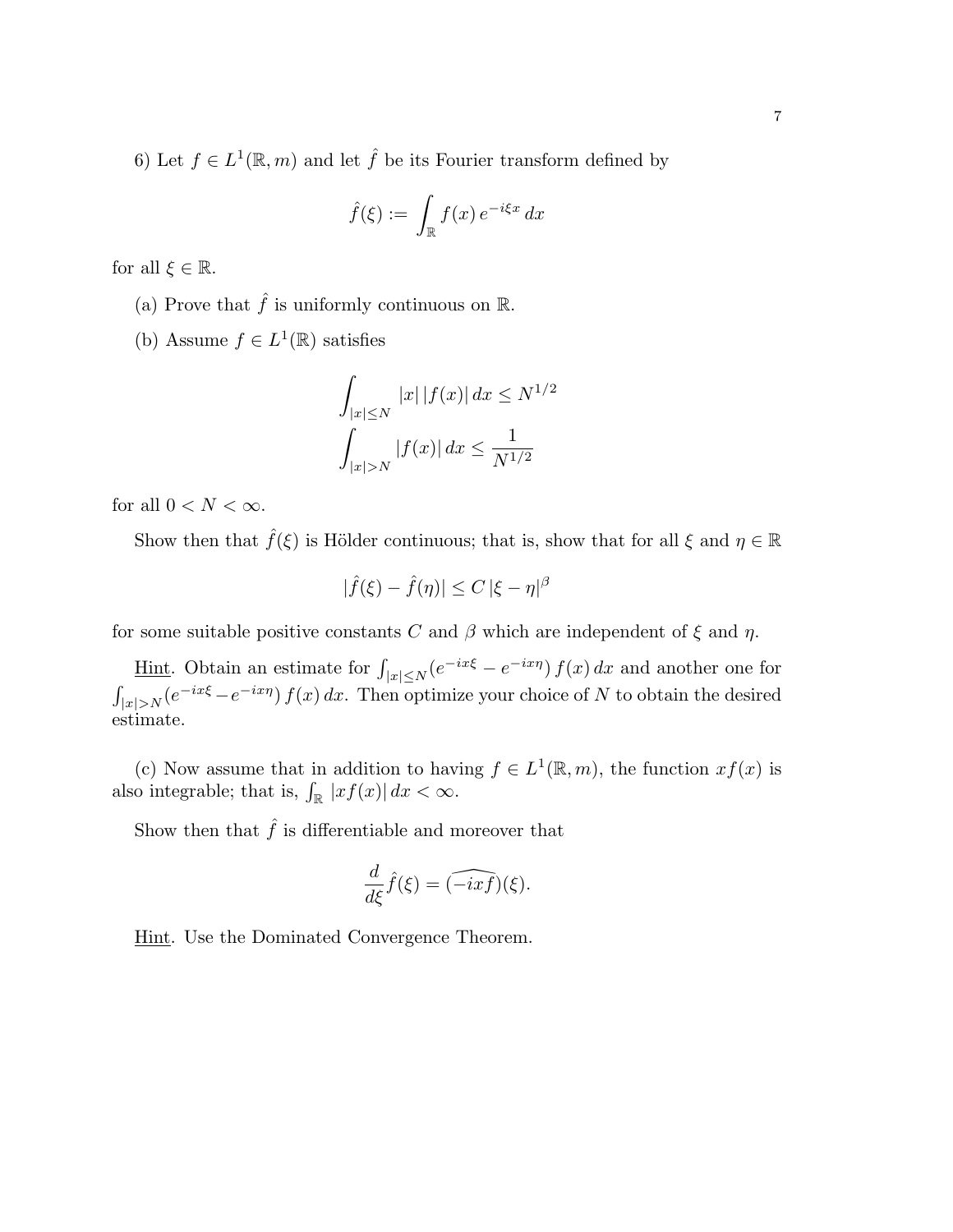7) Let  $f:[0,1]\to[0,\infty)$  be a Lebesgue measurable function such that

$$
\int_0^1 e^{[f(x)]} dx < \infty.
$$

Define  $F(s) := m(f^{-1}([s, \infty)) = m(\{x \in [0, 1] : f(x) \ge s\})$ . Show that

$$
\lim_{s \to \infty} e^s F(s) = 0.
$$